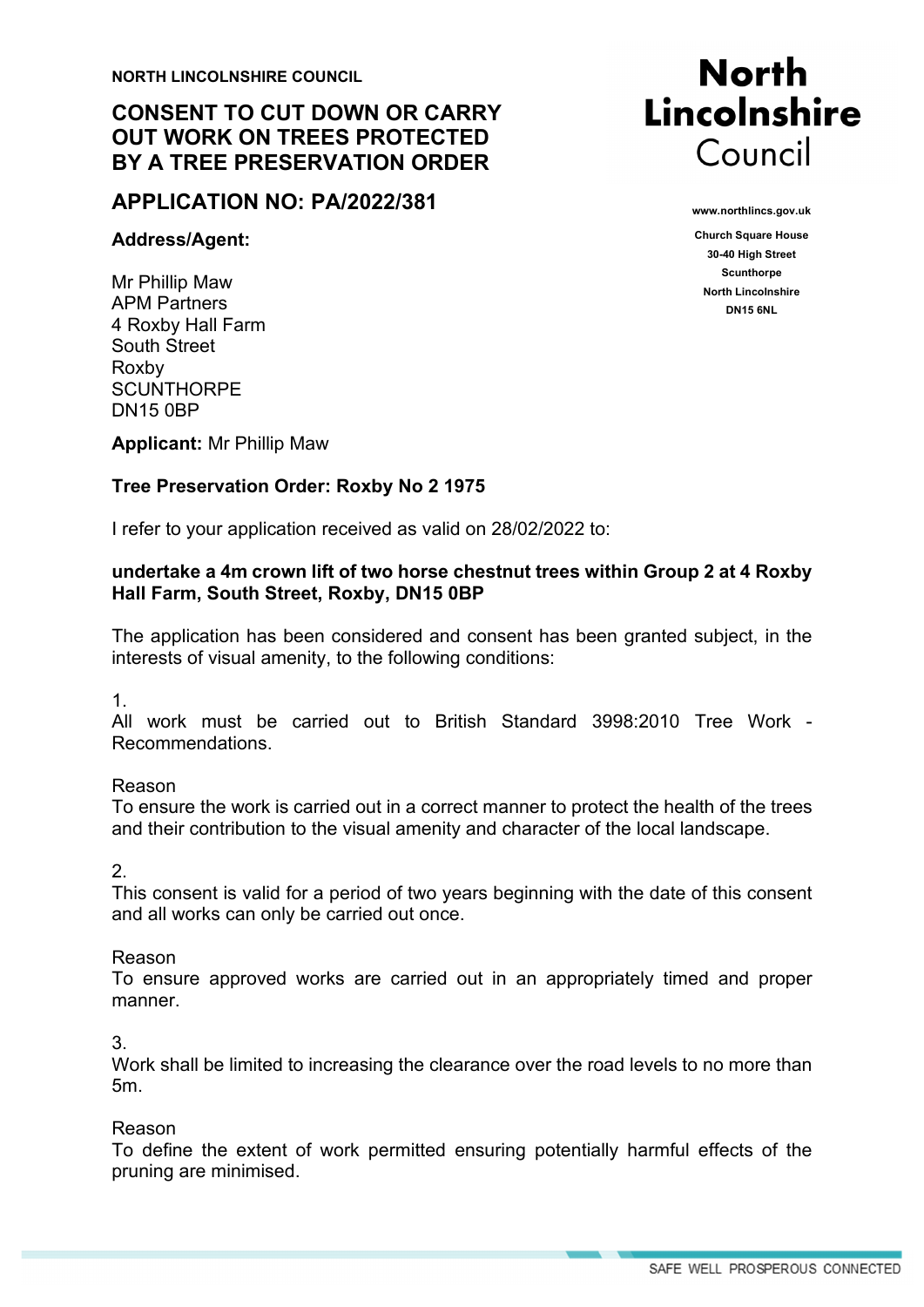**Signed:** 

**Chris Barwell Development Management Lead**

#### **Informative 1:**

Any person responsible for carrying out the works authorised by this notice is advised to engage the services of a qualified contractor in order to ensure an acceptable level of competence and that appropriate public liability insurance arrangements are in place.

#### **Informative 2:**

Nesting Birds and Bats

When pruning or felling trees or hedgerows you should ensure the work does not disturb or injure nesting birds. These, and their nests when in use, are protected from disturbance or injury under the 1981 Wildlife and Countryside Act. Ideally carry out work outside the main breeding season (1 March to 1 September).

In addition, it is important to survey trees for bats, particularly if they are mature trees with suitable cracks or holes that are likely to be affected by the work. All species of bat are protected under Schedule 5 of the Wildlife and Countryside Act 1981 (as amended) and Schedule 2 of The Conservation of Habitats and Species Regulations 2017, making all species of bat European Protected Species.

#### **Informative 3:**

The proposed tree works will require a level of traffic management to be used within highway limits. Before any works are commenced on site you should contact the highway authority on telephone number 01724 297319 to arrange for the necessary consents.